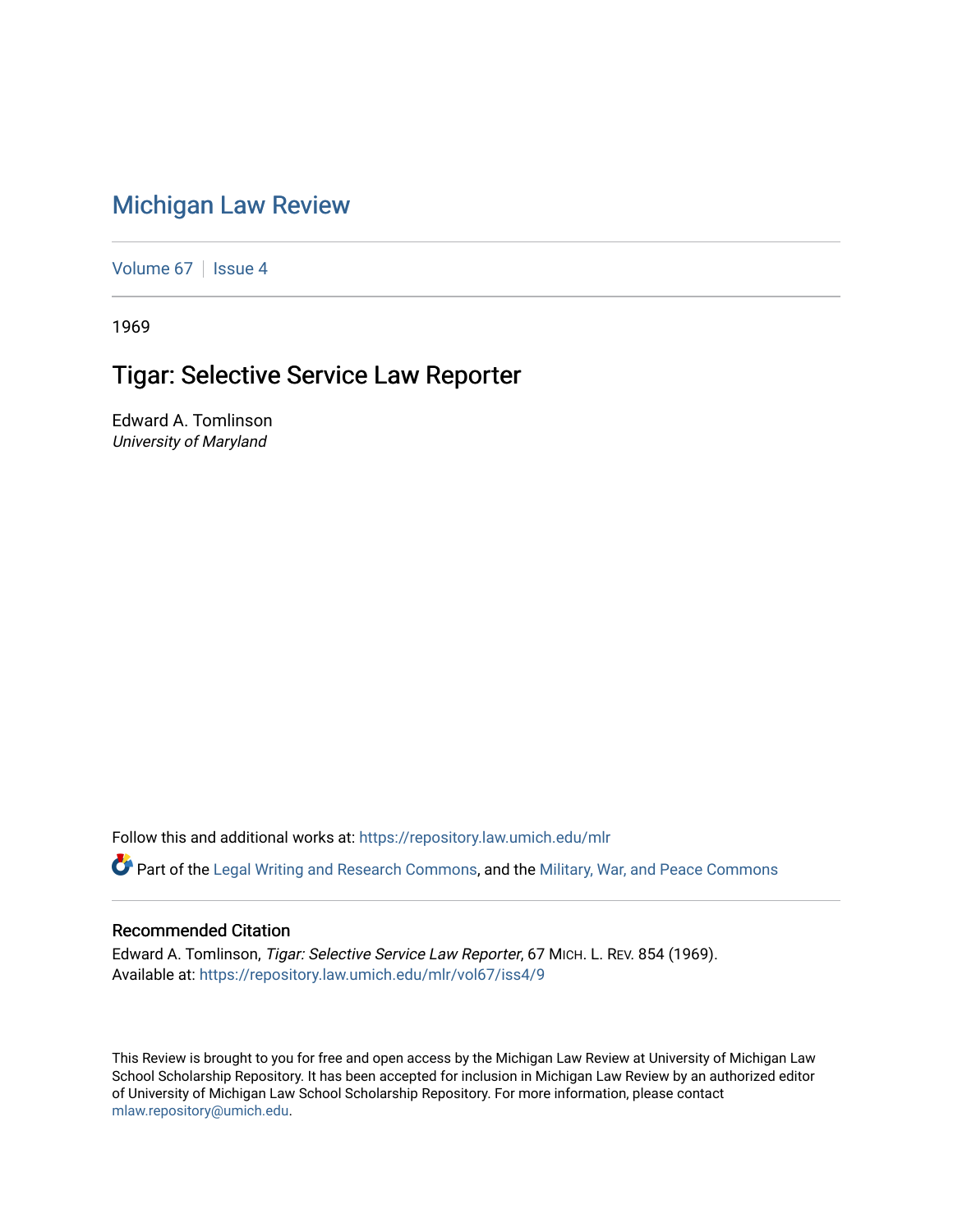## BOOK REVIEWS

SELECTIVE SERVICE LAW REPORTER. Editor-in-Chief, *Michael E. Tigar.* Washington: Public Law Education Institute. Monthly. Pp. looseleaf. \$42 per year, regular rate; \$36 per year, law school, college, university, bar association, and public libraries; \$18 per year, legal defense and education organizations, legal aid agencies, legal service programs, and attorneys in practice for less than five years.

Increasing numbers of young men registered with the Selective Service System (SSS) are now realizing that they need advice and assistance from persons outside of General Hershey's establishment in determining their rights and obligations under the draft laws. The present law contains a crazy-quilt pattern of exemptions and deferments from military service within a complex procedural framework structured around local boards and state and national appeal boards. Although the Selective Service System places on each registrant the burden "to establish to the satisfaction of the local board ... that he is eligible for classification in another class" than 1-A,<sup>1</sup> it has never been known for its efforts to keep the young men subject to its jurisdiction informed of their rights. Of course, this phenomenon is complemented by the hesitancy of registrants to contact and question their local boards about their status. All too often, though, contact with the local board is futile; much of the misinformation about the availability of exemptions and deferments, and how and when to claim them, can be traced to the clerks of the local boards.2 Although each local board is required to have a government appeal agent<sup>3</sup> who renders "legal counsel"<sup>4</sup> to registrants, more often than not these agents are totally inactive.<sup>5</sup> Furthermore, a registrant is justifiably cautious in seeking and relying on an appeal agent's advice because appeal agents need not keep any communications in confidence and must be "equally diligent in protecting the interests of the Government and the rights of the

I. 32 C.F.R. § 1622.10 (1968).

<sup>2.</sup> My own advising of registrants has chiefly involved law students, and I have found that even among this select sample the amount of misinformation is very high. This misinformation is typically the product of student or neighborhood gossip, but all too often its source is the clerk of a local board. Among registrants with fewer educational advantages the situation is far worse. *See, e.g.,* Lockhart v. United States, I SEL. SERV. L. REP. 3204 (9th Cir. Oct. 23, 1968) (registrant did not understand what an administrative "appeal" was).

<sup>3. 32</sup> C.F.R. § 1604.71 (1968). The agents need not be lawyers.

<sup>4.</sup> *See* Registration Card, SSS Form 2, 1 SEL. SERV. L. REP. 2156:l (1967), which informs registrants that a government appeal agent is "ready and willing to offer any legal counsel on Selective Service matters."

<sup>5.</sup> NATIONAL ADVISORY COMMISSION ON SELECTIVE SERVICE, IN PURSUIT OF EQUITY: WHO SERVES WHEN NOT ALL SERVE? 28-29 (1967) [hereinafter MARSHALL COMMISSION REPORT].

<sup>[854]</sup>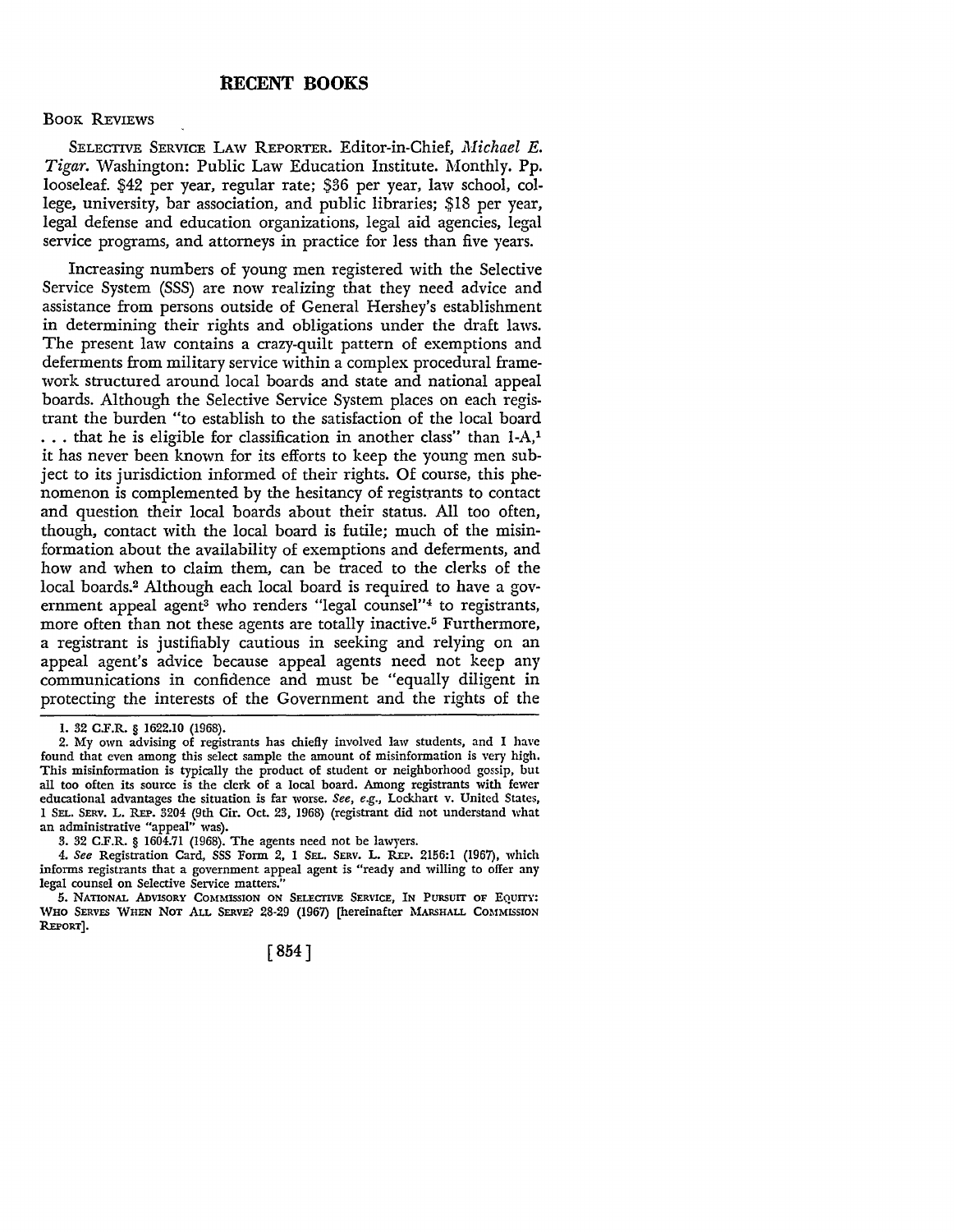*Recent Books* 855

registrant."6 A cooperative local board or state SSS director may occasionally render invaluable assistance to an individual registrant, but registrants should realize that the SSS is not a friend. Rather, it is an adversary in a very real sense; its charge is to fill the inexorable monthly quotas from the available manpower pool. Lay counselling services may in many cases clear up basic misunderstandings, but a registrant's problem may well raise difficult legal questions on which he is entitled to a lawyer's judgment.7 Still, rendering the necessary assistance to registrants should not be relegated to legal specialists who deal with only the intricacies of the draft. Registrants who encounter difficulties with the SSS should be able to consult an attorney in their community in whom they have developed trust and confidence.

The *Selective Service Law Reporter* (SSLR) is invaluable because it helps make this possible. It is more than just another looseleaf service performing the vital function of keeping practitioners informed of the most recent developments in their specialities; it is in addition a superbly organized and thought-out collection of materials containing most of the information a lawyer needs to render competent legal assistance in the draft law area.<sup>8</sup> It is divided into six basic sections: a monthly newsletter which briefly advises subscribers of significant developments during the past month; a practice manual written by editor-in-chief Michael E. Tigar; an upto-date collection of relevant statutes and regulatory material; the texts (usually edited) of significant recent decisions; articles and comments submitted by lawyers and law students; and an index and bibliography which, unfortunately, is not supplemented on a monthly basis as are the other sections.

The section of statutes and regulations provides the basic source material with which a lawyer must work. SSLR includes the complete text of the present draft statute-the Military Selective Service Act of 1967.<sup>9</sup> It also contains the complete text of the Selective Service Regulations<sup>10</sup> issued by the President or the Director of Selective Service. These regulations are the basis for the organization and operation of the SSS and spell out the all-important classification process which leads to the exemption, deferment, or in-

<sup>6. 32</sup> C.F.R. § 1604.7l(d)(5) (1968).

<sup>7.</sup> In the lay counselling area, special commendation should go to the selfless work of the American Friends Service Committee and the Central Committee for Conscientious Objectors. Lay counselling services almost invariably do not charge for their services, while lawyers normally do. Many young men who would profit from legal counsel may unfortunately be discouraged by the fee. Perhaps Legal Aid Bureaus should play a greater role in the draft law area.

<sup>8.</sup> Although primarily written for lawyers in private practice, the SSLR should also prove of great value as a research tool and guidebook to all persons who must deal with the SSS and to SSS employees themselves.

<sup>9. 50</sup> U.S.C. app. §§ 451-73 (Supp. III, 1965-67).

IO. Generally codified in 32 C.F.R. pts. 1600-90.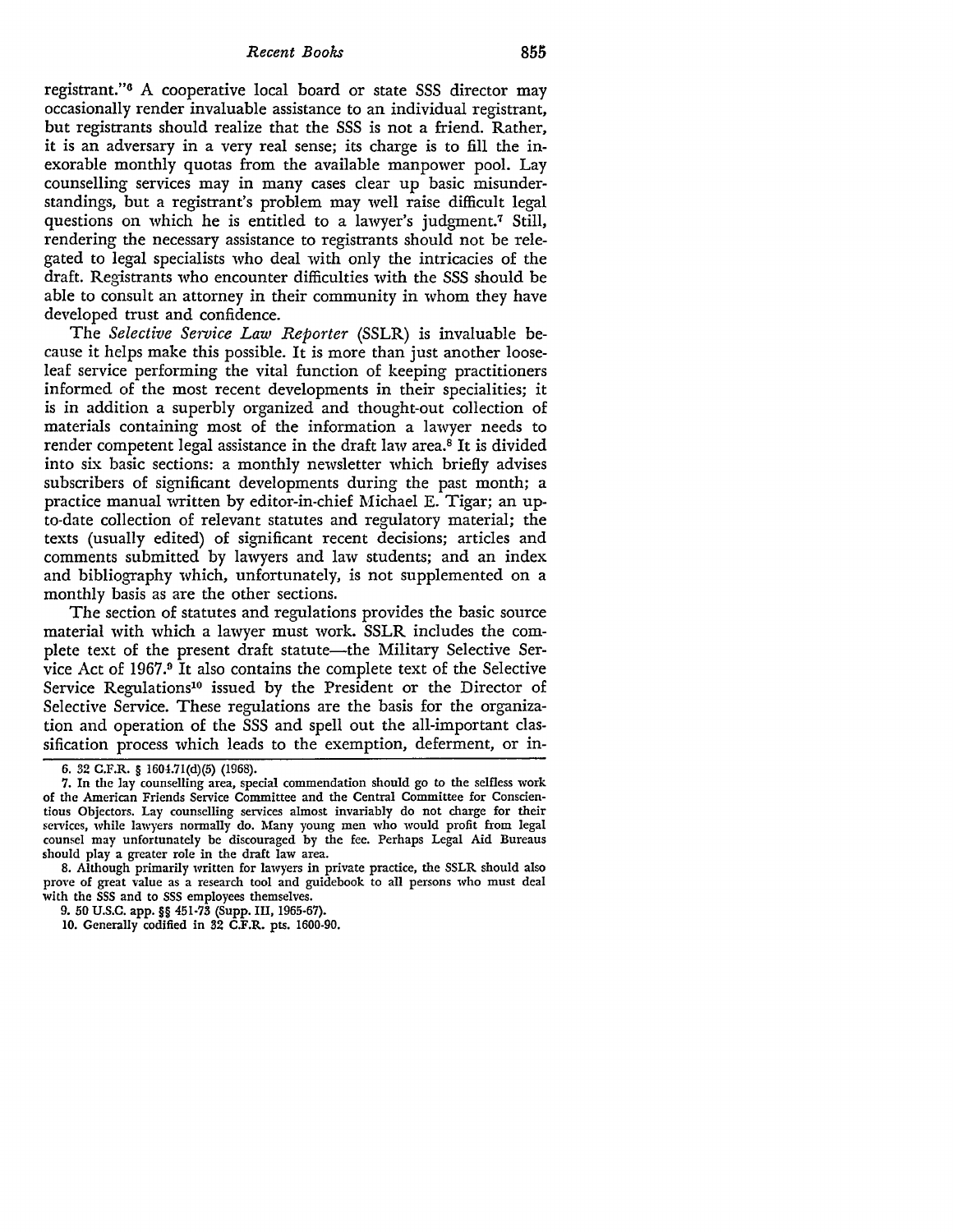duction of a registrant. Forms used by the Selective Service System are treated as part of the regulations and are also reprinted following the text of the regulations. Furthermore, SSLR reprints the text of all the Director's Local Board Memoranda and Operation Bulletins in force which contain recommendations and policy guidelines for local boards. The memoranda, otherwise available only through the Government Printing Office, contain detailed instructions to local boards on the administration of the system, interpretations of the law from national headquarters, and special procedures to be followed in prescribed cases. This section closes with several hundred pages of text of important but hard-to-find Army Regulations. These include: the medical fitness standards determined by the Surgeon General of the Army;<sup>11</sup> the procedures to be followed at the Armed Forces Examining and Entrance Stations for determining the medical, mental, and moral fitness of registrants and for inducting qualified registrants into the military;12 the consequences of a registrant's failure to complete the Armed Forces Security Questionnaire;<sup>13</sup> and the procedure to obtain a discharge for a member of the Army who becomes a conscientious objector while in the service.14

The importance of the regulations concerning medical, mental, and moral standards cannot be overemphasized. Each year, one fourth to one third of those registrants taking pre-induction examinations are found ineligible for service because of educational or health deficiencies, or both.<sup>15</sup> This surprisingly high percentage of rejected registrants reflects in part the tragic deprivations suffered by many of this country's poorer citizens. However, the statistics also reflect the fact that many registrants are unaware that a number of common physical defects, such as neck and back conditions or asthma in adult life, are of the type that qualify them for medical deferments.16 In many respects, the military has high entrance standards. Registrants should be informed about these standards, how to establish a claim for a medical deferment, and what procedures are followed at a pre-induction fitness examination. Reprinting these regulations should permit users of the SSLR to advise registrants about medical, mental, and moral standards for induction, a task which the editors have further eased by reprinting in

<sup>11.</sup> AR 40-501, Cl-22, 5 Dec. 1960, chs. l, 2, 7 (partial), 8, 9, apps. I-IV.

<sup>12.</sup> AR 601-270, C2, 13 Feb. 1967, chs. 1-4 & relevant apps.

<sup>13.</sup> AR 604-10, Cl, 20 July 1962, §§ I-VI, apps. I & II.

<sup>14.</sup> AR 635-20, 27 May 1968.

<sup>15.</sup> MARSHALL COMMISSION REPORT 4. The April 1968 Newsletter of the SSLR quotes Selective Service figures to the effect that 41.6% of those registrants examined at Armed Forces Examining and Entrance Stations between September 1948 and March 1968 were found not qualified for service. 1 SEL. SERv. L. REP. 16 (1968).

<sup>16.</sup> Franck, *Presenting Medical and Psychiatric Unfitness for Duty Under Draft*  Law, 26 GUILD PRACTITIONER 75 (1967).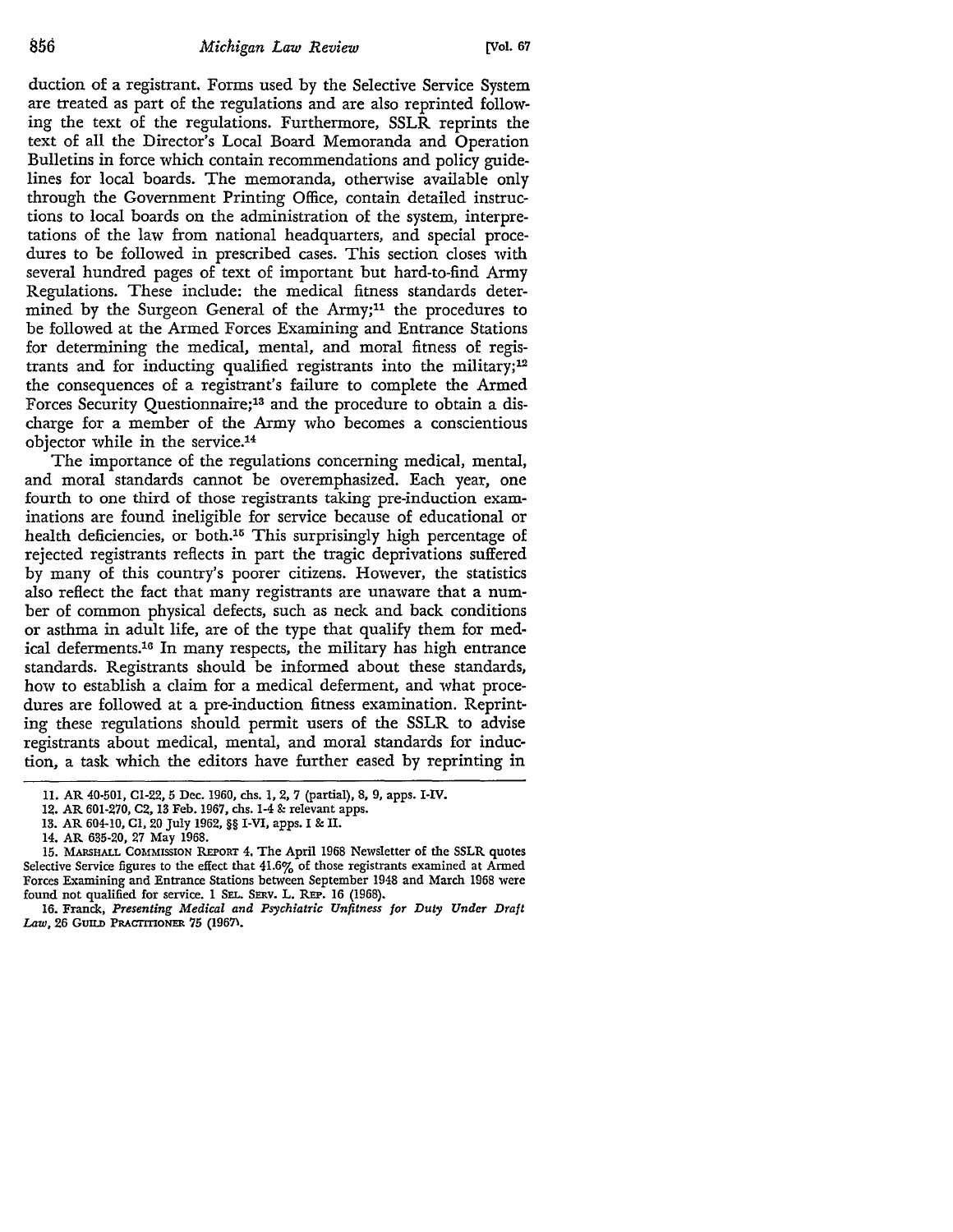the November 1968 edition some of the more important forms involved.

The practice manual should prove to be the most valuable section of the book, particularly to lawyers with little experience in the selective service area. As described by its author, Michael E. Tigar, "[t]his Practice Manual is the first book of its kind-an attempt to restate the law of selective service by integrating statutory and regulatory provisions with the cases construing them and with legal literature critically examining the Selective Service System" (vol. 1, p. 1,001). Tigar carries out this task clearly, concisely, and brilliantly. Part I of the manual, entitled "Introduction to Selective Service," discusses the statutory and regulatory bases for selective service and the organization of the SSS. Part II covers "The Selective Service Administrative Process-Registration to Induction," and describes in detail the complexities of the classification system. Part III treats "Criminal Trials under the Selective Service Law";<sup>17</sup> it is of the most immediate importance to practitioners since a registrant almost always seeks legal assistance when the Government institutes criminal proceedings to punish him for noncompliance with the Act. Tigar is at his best in this part. Writing from the point of view of a defense attorney, he discusses the definition and nature of the various criminal offenses and the possible defenses that may be raised. He also outlines federal criminal practice and the special procedural problems encountered in defending selective service cases, and supplies useful advice on the ethical and tactical problems facing the defense lawyer. Interspersed with the discussion of the law are intensely practical suggestions on challenging the sufficiency of indictments, filing pretrial motions, selecting a jury, putting the defendant on the stand, and assisting the defendant at the sentencing stage. Tigar's writing displays a depth of research and a sensitivity of judgment that was lacking in an earlier manual on draft law published by the National Lawyer's Guild.<sup>18</sup> While that volume did fill a void when it appeared, it went astray by suggesting that defense counsel argue points such as the illegality of the Vietnam war, the racial composition of local draft boards, and the denial of counsel to registrants appearing before local boards, without providing reasoned legal analysis to support the arguments or any appraisal of the likelihood of their acceptance by a court. Tigar covers these issues, but he supplies the analysis and appraisal too.

The practice manual should acquaint lawyers with judicial de-

<sup>17.</sup> Parts I and II came out with the June 1968 supplement to the SSLR; Part III arrived with the October 1968 supplement. Part IV, on judicial review of draft classifications by habeas corpus or affirmative civil litigation, is yet to appear.

<sup>18.</sup> THE NEW DRAFT LAw: A MANUAL FOR LAWYERS AND COUNSELORS (A. Ginger ed. 1967).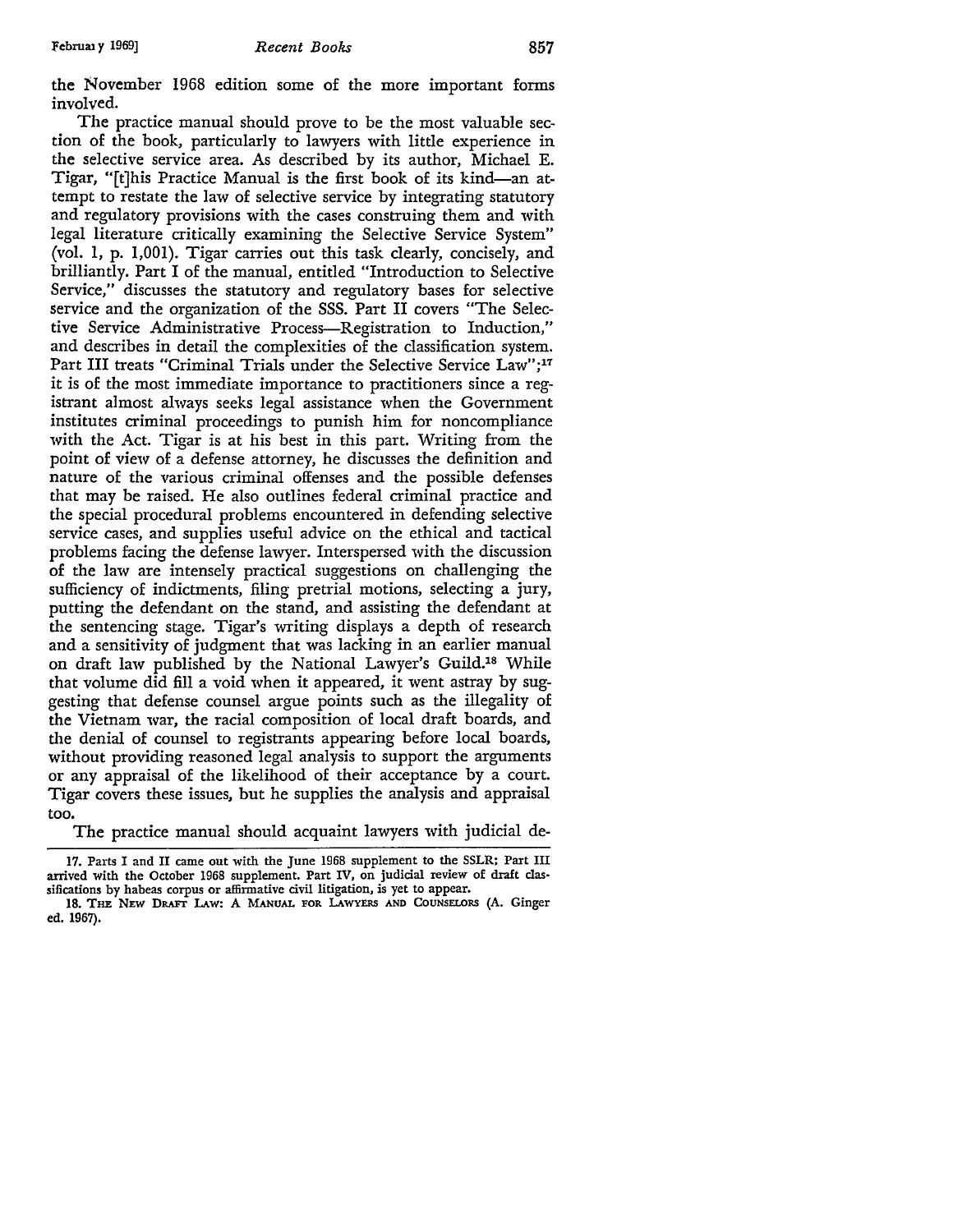858 *Michigan Law Review* [Vol. 67

cisions rendered prior to the appearance of SSLR. Each month, the recent decisions section contains approximately twenty new decisions, some of them not reported in the West reporting system. The report of the recent case is often brief; for example, it could be an excerpt from the trial transcript on some critical point, such as the imposition of a nonincarcerative sentence.19 The SSLR seeks to serve as a clearinghouse of information on recent cases; to this end, lawyers in selective service cases are urged to report significant rulings to it.

The SSLR is intended to serve as a lawyer's handbook for draft law problems and not as a weapon for a crusade against the inequities of the draft. But it may prove to be one of the most effective tools presently available for reforming the SSS. The basic problem of the draft is revealed by the word "selective." As succinctly phrased by the Marshall Commission: "Who serves when not all serve?" Because of the baby boom following World War II, nearly two million men now reach draft age each year. The military needs only one half to one third of them, varying with the circumstances.<sup>20</sup> In its detailed study, the Marshall Commission found the operation of the draft system wanting and recommended radical changes to insure basic fairness in determining which young men are called to military service. The present system places a disproportionate share of the burden on the poor, the uneducated, and the black. It often imposes harsh penalties on individuals who have the misfortune to be registered with draft boards that are "tough" on anyone seeking conscientious-objector status or an occupational deferment. The Marshall Commission's recommendations for reform included drafting the youngest first (starting with age 19), ending student and occupational deferments, inducting eligible men according to an order of call determined by chance, and restructuring the SSS to achieve a more centralized administration which would issue clear and binding policies, to be applied uniformly throughout the country, concerning classification, exemptions, and deferments. The last recommendation was intended to curtail the tremendous discretion that is presently granted to local boards, since this has often led to arbitrary variations in the treatment accorded to similarly situated registrants in different localities. The Commission's overriding pro-

<sup>19.</sup> *See, e.g.,* United States v. Margolies, 1 SEL. SERV. L. REP. 3125 (D.D.C. June 14, 1968) [suspended sentence and probation for three years under a provision of the Youth Corrections Act, 18 U.S.C. § 5010(a) (1964)].

<sup>20.</sup> MARSHALL COMMISSION REPORT 3. Only a portion of these must be selected by involuntary induction. Harry V. Marmion draws on Defense Department testimony before the House Armed Services Committee in 1967 to demonstrate that in a post-Vietnam situation the military will require from the available pool of nineteen year olds only one man in three. Taking into account volunteers and members of the pool who are not qualified for military service, only one out of seven draft availables would be drafted. H. MARMION, SELECTIVE SERVICE: CONFLICT AND COMPROMISE 50-51 (1968).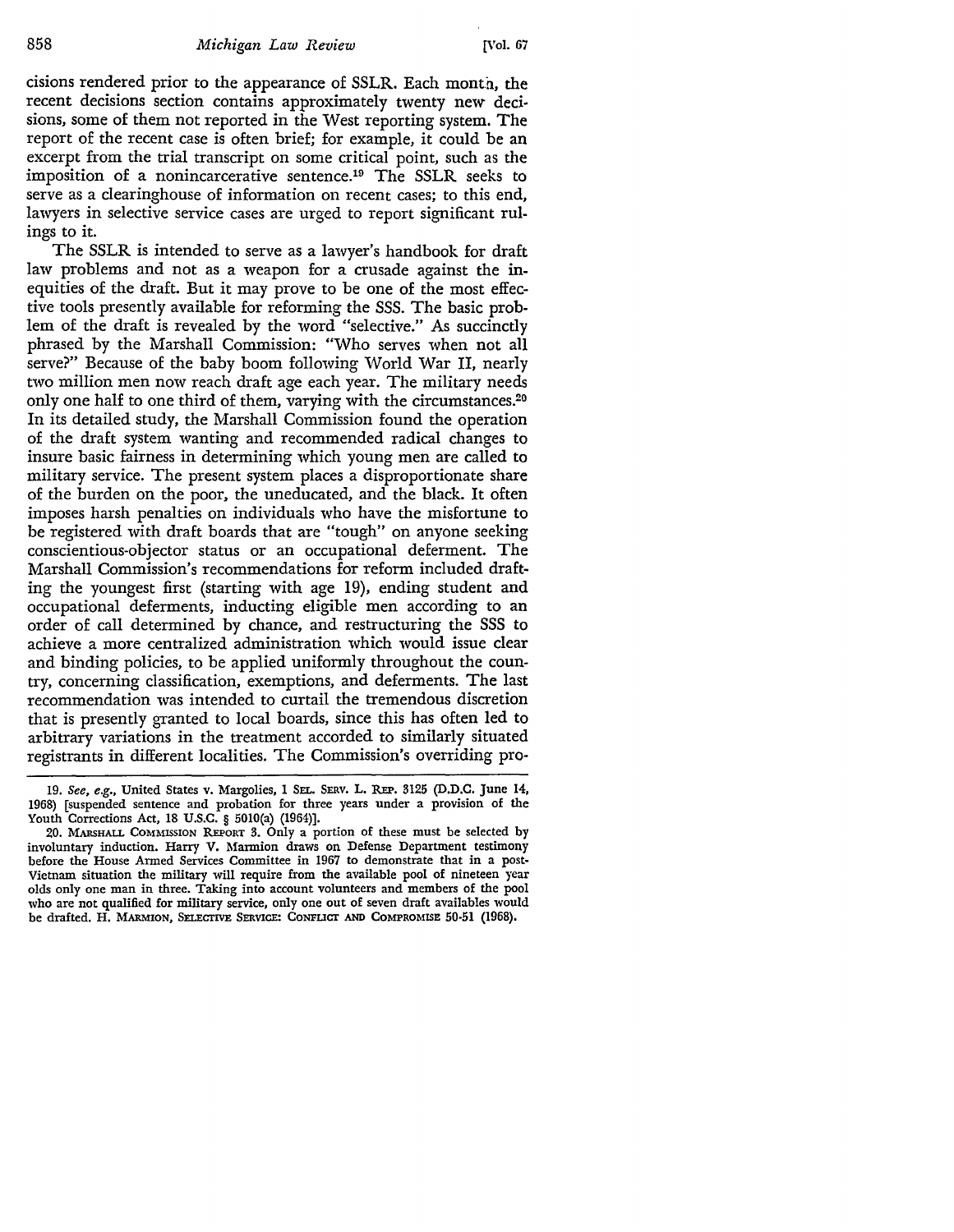posal was "to introduce a new controlling concept into the Selective Service System: the rule of law, to replace the rule of discretion."21

Almost all of the Marshall Commission's proposals were ignored. A Presidential Task Force composed of Defense Secretary McNamara, SSS Director Hershey, and Budget Director Schultze was appointed to study the Commission's recommendation on centralizing the SSS, but it rejected all proposals to curtail local board autonomy through uniform national standards. This was not surprising in light of the group's composition; General Hershey tenaciously resisted all suggestions for change. Moreover, his supporters, Representative Rivers and Senator Russell, chairmen of the House and Senate Armed Services Committees, gave Burke Marshall the cold shoulder in the spring of 1967 when hearings were held on the extension of the draft system.22 Congress itself was no more receptive to reform, although this could perhaps be charitably explained on the grounds that it was too busy with other matters--the House on federal aid to parochial schools and the Senate on the censure of Senator Dodd. That the Military Selective Service Act of 1967 contained none of the major reforms recommended by the Marshall Commission can also be blamed on the failure of leading educators, lawyers, and civic groups to make themselves heard before Congress in favor of reform. The present draft statute expires on July I, 1971. Prior to that date, the proponents of reform must inform the public of the inequities in the present system and demonstrate widespread support before Congress. The SSLR will be extremely valuable if it leads more lawyers to become knowledgeable and involved in this area. Lawyers are notorious for being able to get things. done, and when more of them encounter the arbitrariness inherent in the present system they may well become the leaders of the powerful reform movement which is already taking shape. Even more important, the SSLR permits lawyers to do something now in the way of imposing the rule of law on the SSS. Now the system must operate fully in the open; the SSLR makes readily available its regulations and policy pronouncements and closely scrutinizes its operations. Informed lawyers representing registrants can at least make sure the local boards obey SSS rules and can take advantage of judicial decisions that limit local board discretion.<sup>23</sup> An administrative agency (and the SSS is no more than that) should be subject to such checks.

Given the present law, there are serious limitations on the lawyer's role in assisting registrants. Criminal prosecutions have played a

<sup>21.</sup> MARsHALL CoMMISSION REPORT 31.

<sup>22.</sup> H. MARMION, SELECTIVE SERVICE: CoNFLicr AND COMPROMISE 104-39 (1968). 23. E.g., Oestereich v. Selective Serv. Sys., 1 SEL. SERV. L. REP. 3215 (U.S. Dec. 16, 1968) *Qocal* board may not take away the ministerial exemption of a registrant who turns in his draft card); Lewis v. Secretary of the Army, 402 F.2d 813 (9th Cir. 1968) *Qocal* board had no basis in fact for denying claim for hardship deferment).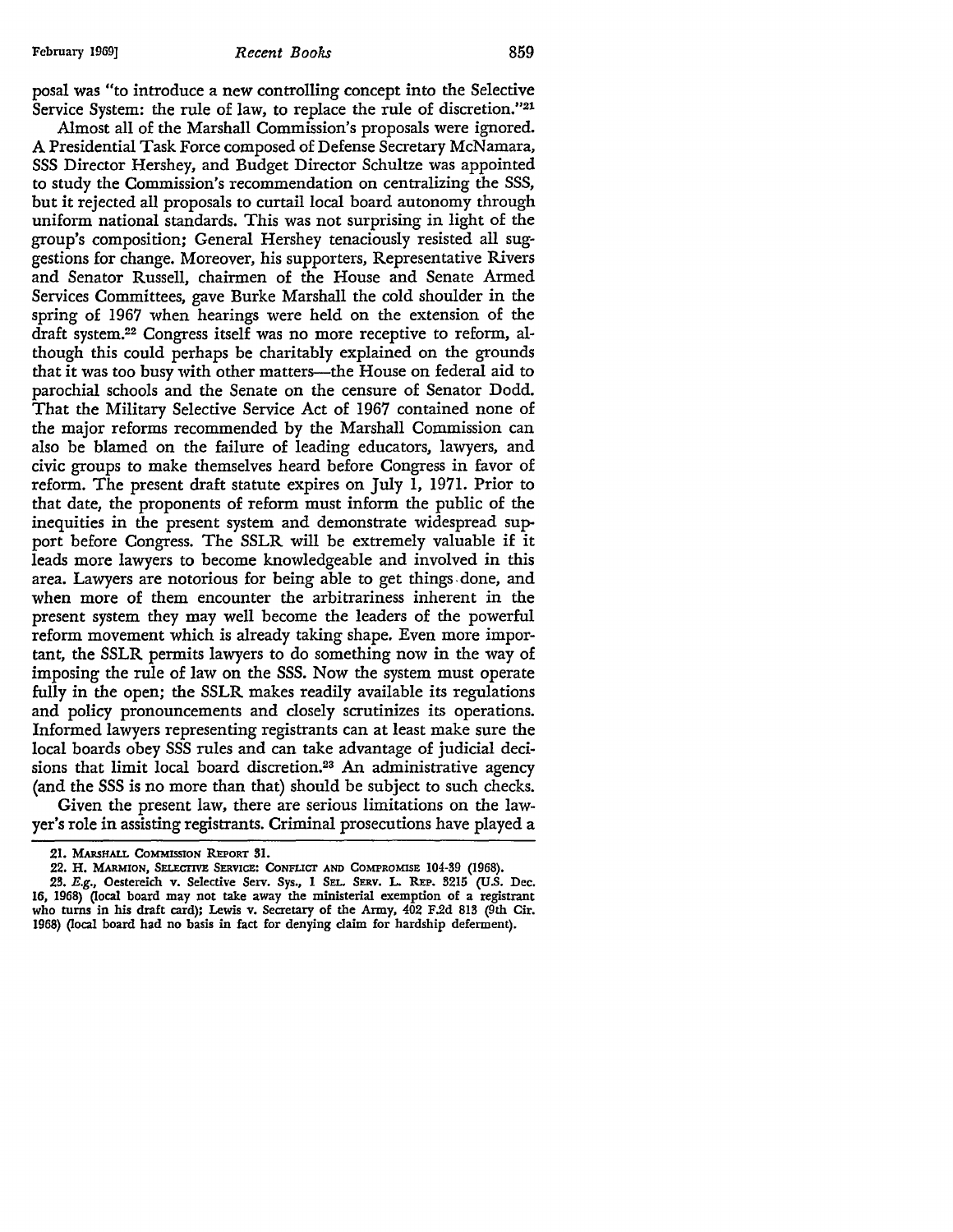disproportionate role in making draft law because defense of a criminal prosecution for refusal to submit to induction is the principal means by which registrants can obtain judicial review of procedural errors or improper classification by the local boards.24 To obtain judicial review, a registrant must make sure to go to the induction center on the day ordered and follow all the preliminary steps before refusing to take the symbolic step forward to join the military.25 Because of the harshness of forcing a registrant to risk a criminal conviction to test the legality of SSS action, federal courts in criminal prosecutions have closely scrutinized the legality of the administrative process leading to the order the defendant is charged with violating. Properly prepared and informed lawyers are often able to raise a successful defense based on an administrative error which may have resulted in improper denial of a claim for a deferment,<sup>26</sup> or which may have prejudiced a registrant in any way.<sup>27</sup>

Not many registrants, however, have the determination to challenge the draft by inviting a criminal prosecution. Lawyers could render far more effective assistance if they could, through suits for declaratory or injunctive relief, obtain judicial review of board action prior to the time the registrant must report for induction.28 However, Congress and the Supreme Court have all but closed this avenue-at least temporarily. Congress was obviously worried about "litigious interruptions of procedures to provide necessary military manpower,"<sup>29</sup> and the 1967 act provides that "[n]o judicial review shall be made of the classification or processing of any registrant ... except as a defense to a criminal prosecution ... after the registrant has responded either affirmatively or negatively to an order to report for induction .... "30 This provision was tested in *Clark v. Gabriel,31*  in which a registrant sought to enjoin his induction on the grounds that his local board had no basis in fact for denying his claim for conscientious-objector status, that the local board had misapplied

24. Estep v. United States, 327 U.S. 114 (1946). Judicial review may also be obtained if the registrant submits to induction into the military and brings habeas corpus in the federal courts.

· 25. Falbo v. United States, 320 U.S. 549 (1944).

26. E.g., United States v. Singleton, 282 F. Supp. 762 (S.D.N.Y. 1968) (local board should have reopened the case of a Jehovah's Witness to consider his claim for a ministerial exemption).

27. E.g., Briggs v. United States, 397 F.2d 370 (9th Cir. 1968) (failure of Anny to give registrant a physical inspection as required by its regulations on date of scheduled induction vitiated prosecution for refusal to submit to induction).

28. Problems of ripeness and exhaustion of administrative remedies as prerequisites for judicial review often would prove difficult but could be overcome in many cases. See Wolff v. Local Board No. 16, 372 F.2d 817 (2d Cir. 1967).

29. 113 CONG. REc. 8052 (June 12, 1967) (remarks of Senator Russell), quoted in Clark v. Gabriel, I SEL. SERv. L. REP. 3220 (U.S. Dec. 16, 1968).

30. Section IO(b)(3) of the Military Selective Service Act of 1967, 50 U.S.C. app. § 460(b)(3) (Supp. Ill, 1965-67).

81. 1 SEL. SERv. L. REP. 3220 (U.S. Dec. 16, 1968).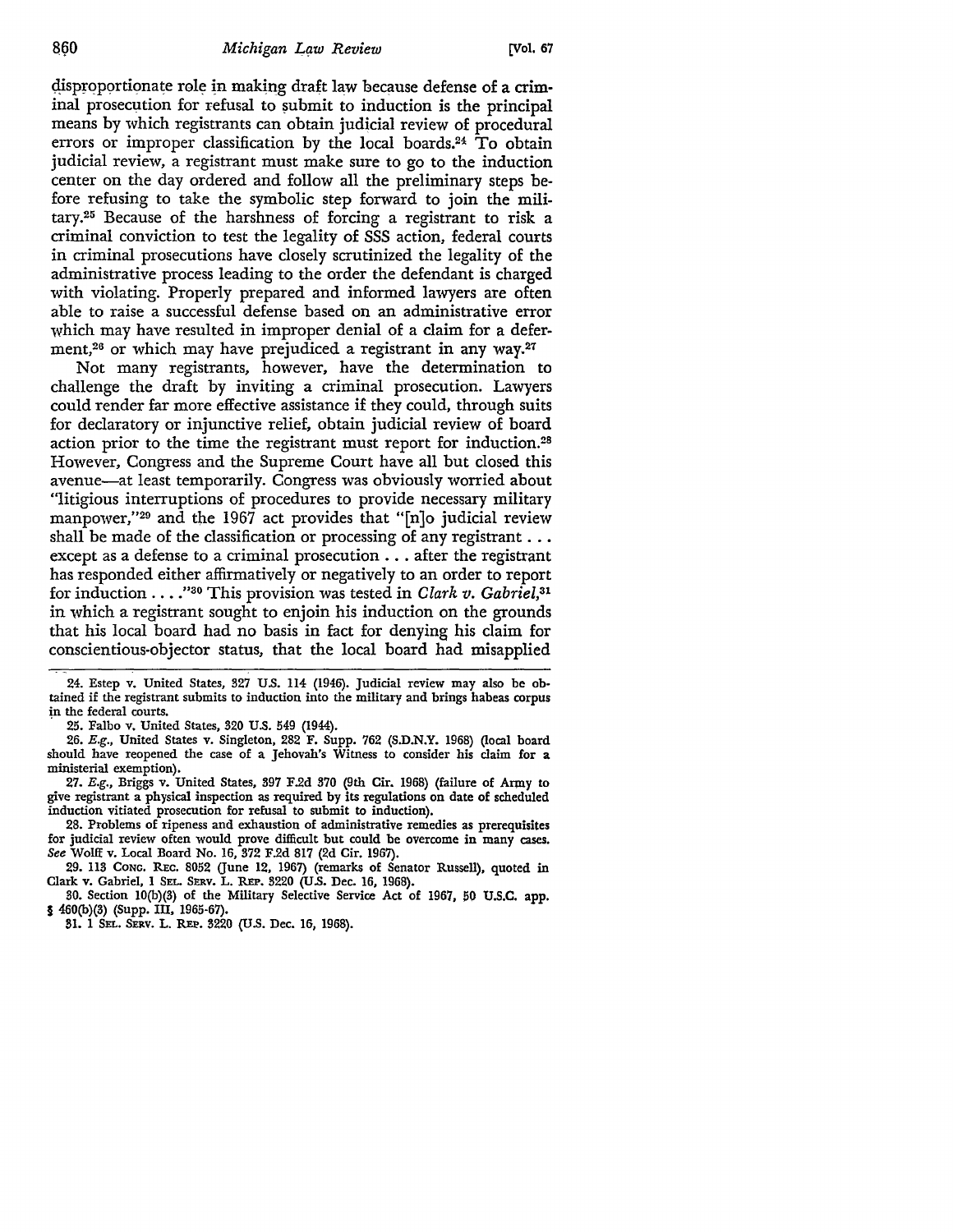the statutory definition of conscientious objection, and that members of the local board were improperly motivated by hostility and bias against those who claimed to be conscientious objectors. The Supreme Court held that section  $10(b)(3)$ —quoted above—barred the suit:

We find no constitutional objection to Congress' thus requiring that assertion of a conscientious objector's claims such as those advanced by appellee be deferred until after induction, if that is the course he chooses, whereupon habeas corpus would be an available remedy, or until defense of the criminal prosecution which would follow should he press his objections to his classification to the point of refusing to submit to induction.32

It seems beyond belief that at a time when there is a surplus of manpower to meet military needs we should require young men to make such a fateful choice. The business interests of mammoth drug companies have come off better in the Supreme Court; they have at least been able to obtain judicial review of a Food and Drug Administration labeling regulation-prior to its application-in an action for declaratory judgment and injunction.33 Prior to instituting their suit, the drug companies were faced with the "dilemma" of complying with the regulation and incurring the costs of changing their promotional material or following their old policies and risking prosecution.34 Surely Congress and the Supreme Court should have as much solicitude for a young man who believes that the SSS has acted improperly and who must decide whether to serve in the military or face criminal prosecution for his refusal to serve.

The fact remains that pre-induction judicial review is unavailable in the great majority of cases; $35$  thus, what can a lawyer do to assist a registrant who objects to a local board's decision other than to advise him of the likelihood of successfully defending a criminal prosecution if he refuses to submit to induction? Unfortunately, the SSLR practice manual does not provide much of an answer to this question, perhaps because lawyers have had very little experience in the area. It is my opinion that knowledgeable lawyers can be quite helpful in advising a registrant about whether he is entitled to an

**<sup>!12.</sup> l** SEL. SERV. **L.** REP. at !1220-21.

<sup>33.</sup> Abbott Laboratories v. Gardner, 387 U.S. 136 (1967).

<sup>34.</sup> Abbott Laboratories v. Gardner, 387 U.S. 136, 152 (1967).

<sup>!15.</sup> In Oestereich v. Selective Serv. Sys., 1 SEL. SERV. L. REP. 3215 (U.S. Dec. 16, 1968), the Court did permit pre-induction judicial review where the SSS had employed a delinquency procedure not authorized by statute to deprive a divinity student of his statutory exemption. The Solicitor General conceded that Oestereich was entitled to an exemption, and the Court interpreted section IO(b)(3) not to preclude preinduction judicial review where a registrant has been deprived of a statutory right in **a** blatantly lawless manner. In *Gabriel v. Clark,* the Court further explained that in *Oestereich* it was not asked to review a board's exercise of judgment or evaluation of evidence but to strike down a procedure which on its face violated the statute. Both